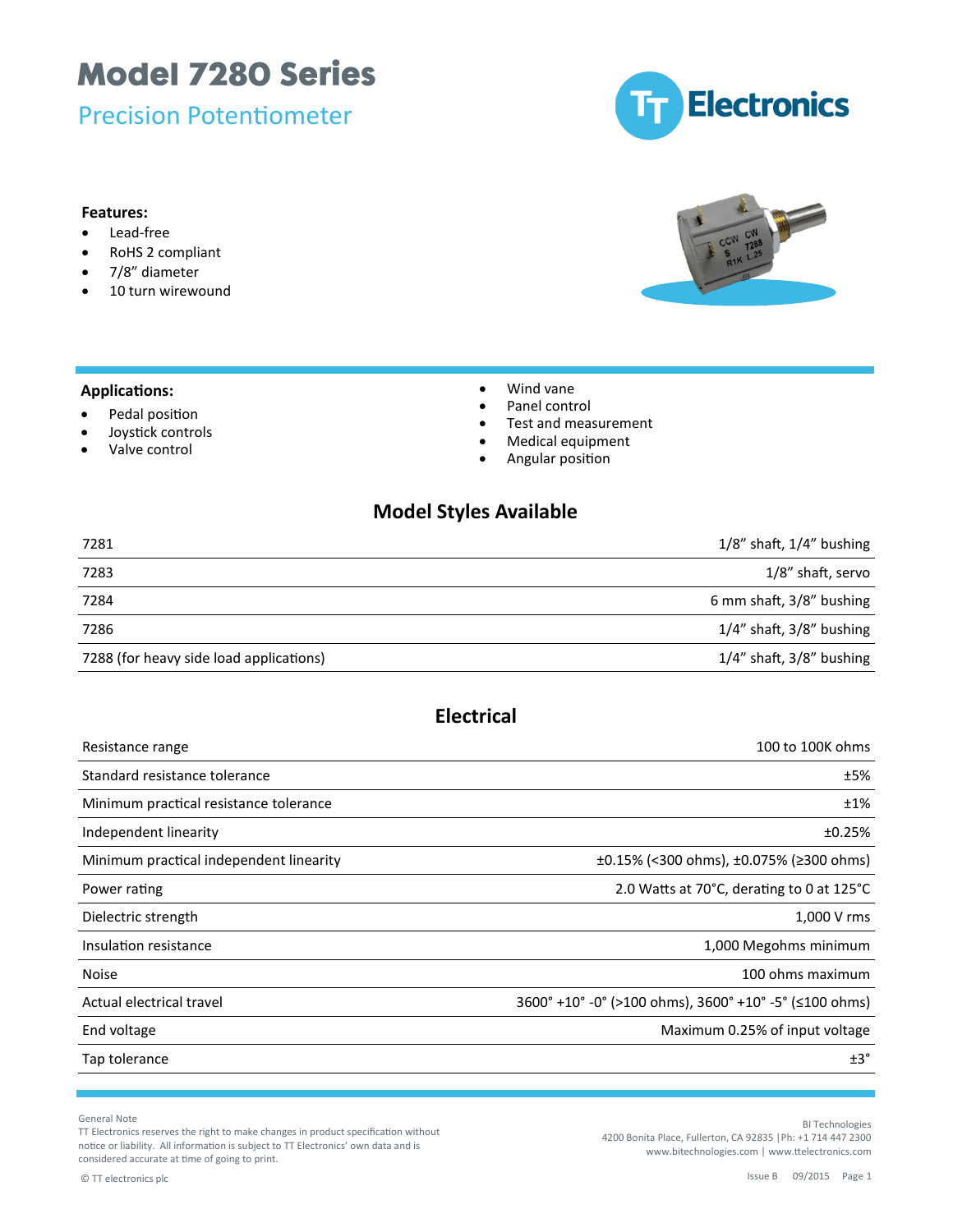Precision Potentiometer



#### **Mechanical**

| Total mechanical travel                                 | $3600^{\circ}$ +15° -0°         |               |
|---------------------------------------------------------|---------------------------------|---------------|
| Number of gangs                                         | 2 maximum                       |               |
| Weight (single gang)                                    | 0.75 oz. nominal                |               |
| <b>Backlash</b>                                         |                                 | $1°$ maximum  |
|                                                         | 7281, 7284, 7286, 7288          | 7283          |
| Static stop strength                                    | Maximum 48 oz.-in.              | 36 oz.-in.    |
| Panel nut tightening torque                             | n/a<br>Maximum 25 lb.-in.       |               |
| Shaft end play                                          | 0.005''<br>Maximum 0.010"       |               |
| Shaft runout                                            | 0.002"<br>Maximum T.I.R. 0.003" |               |
| Pilot diameter runout                                   | Maximum T.I.R. 0.004"           | 0.002"        |
| Lateral runout                                          | 0.004"<br>Maximum T.I.R. 0.005" |               |
| Shaft radial play                                       | Maximum 0.003"                  | 0.002"        |
| Start/run torque (per gang, ES option adds 0.5 oz.-in.) | Maximum 0.8 oz.-in.             | $0.6$ oz.-in. |

#### **Environmental**

| Operating temperature range                    | -40°C to +125°C dynamic, -55°C to +125°C static                             |
|------------------------------------------------|-----------------------------------------------------------------------------|
| Temperature cycling                            | 5 cycles, $-55^{\circ}$ C to $+125^{\circ}$ C, maximum 5% $\Delta$ R        |
| Shock                                          | 6 ms saw-tooth, 100 G's, 0.1 ms maximum discontinuity                       |
| Vibration                                      | 15 G's, 10 to 2,000 Hz, maximum 5% $\Delta$ R, 0.1 ms maximum discontinuity |
| Moisture resistance                            | Five 24 hour cycles, maximum 3% ΔR                                          |
| High temperature exposure                      | 1,000 hours at 125 $^{\circ}$ C, maximum 5% $\Delta$ R                      |
| Rotational load life (1 lb side load for 7288) | 1M shaft revolutions + 900 hours at 2.0 Watts & 70°C, maximum 5% $\Delta$ R |
| Ingress protection rating (IP Code)            | IP50, IP66 available as option (feature code ES)                            |

### **Ordering Information**



General Note

TT Electronics reserves the right to make changes in product specification without notice or liability. All information is subject to TT Electronics' own data and is considered accurate at time of going to print.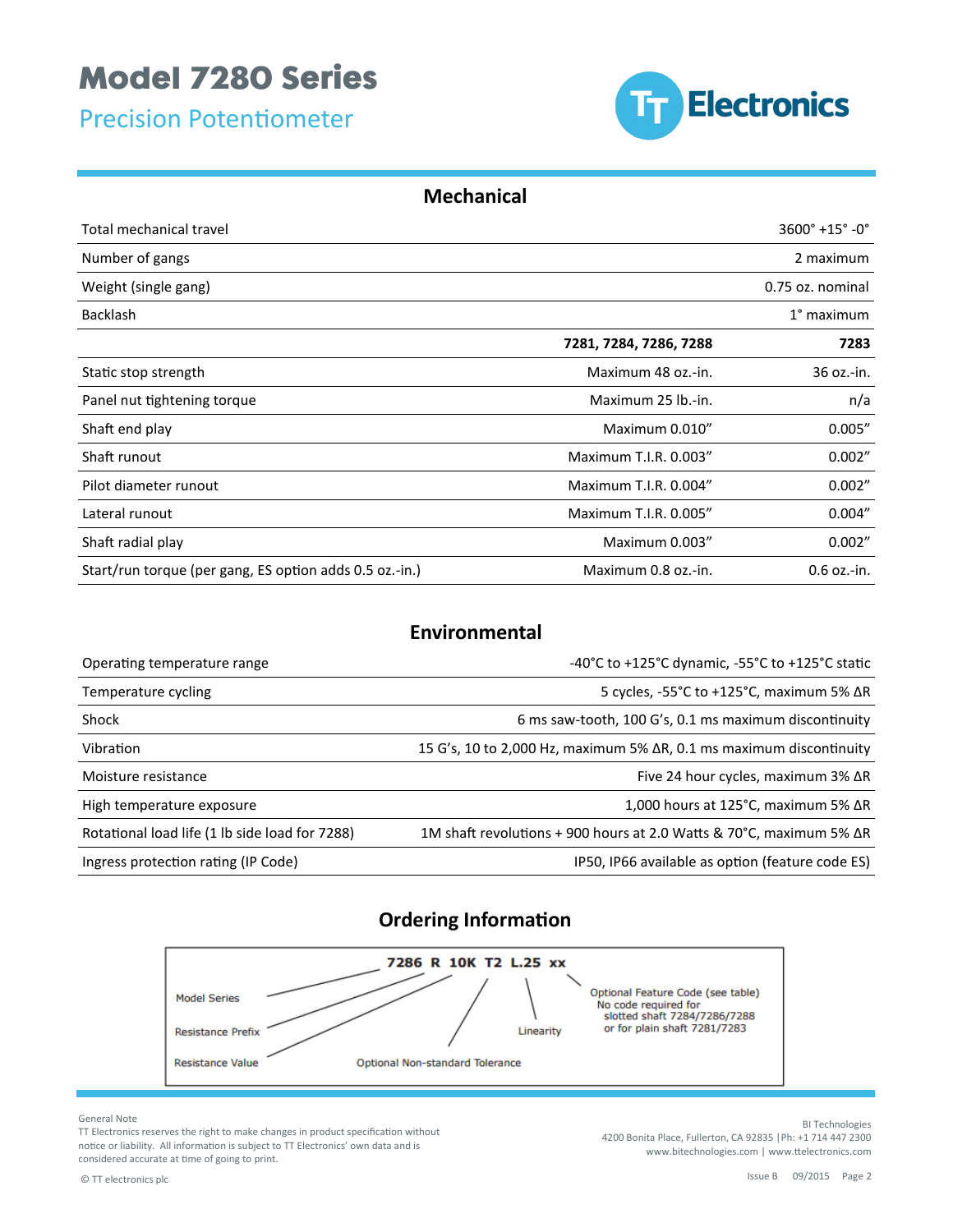Precision Potentiometer



#### **Feature Codes**

| 7281, 7283 plain shaft; 7284, 7286, 7288 slotted shaft                      | No code   |
|-----------------------------------------------------------------------------|-----------|
| Center tap                                                                  | СT        |
| Linearity tape                                                              | LT        |
| Flatted shaft                                                               | FS.       |
| Slotted shaft (standard on single cup 7284, 7286 & 7288 without RS feature) | SS        |
| Rear shaft extension (7281, 7286, 7288 single cup only)                     | <b>RS</b> |
| Shaft lock (7286 & 7288 only)                                               | <b>SL</b> |
| High torque 2-6 oz.-in. (7286 & 7288 only)                                  | <b>HT</b> |
| Additional gang                                                             | 2G        |
| Gold plated solder lug terminals (see optional terminal configuration)      | <b>FT</b> |
| Seal (IP66) 7284, 7286, or 7288 only                                        | ES        |

When multiple feature codes are used the P/N shall be in the same sequence as listed in this table (top to bottom).

#### **Standard Resistance Values**

| <b>Total Resistance</b><br>(Ohms) | <b>Theoretical Resolution</b><br>(% nominal) | Tempco of Wire<br>(ppm/°C) |
|-----------------------------------|----------------------------------------------|----------------------------|
| 100                               | 0.059                                        | ±20                        |
| 200                               | 0.037                                        | ±20                        |
| 500                               | 0.030                                        | ±20                        |
| 1Κ                                | 0.024                                        | ±20                        |
| 2К                                | 0.020                                        | ±20                        |
| 5K                                | 0.018                                        | ±20                        |
| 10K                               | 0.017                                        | ±20                        |
| 20K                               | 0.016                                        | ±20                        |
| 50K                               | 0.010                                        | ±20                        |
| 100K                              | 0.008                                        | ±20                        |

### **Circuit Diagram**



#### **Feature Codes**

#### 7281: RBJ, 2601, 2641

7286, 7288: RB, 2126, 2606, 2606S, 2607, 2607S, 2626, 2627, 2646, 2646S, 2647, 2647S

General Note

TT Electronics reserves the right to make changes in product specification without notice or liability. All information is subject to TT Electronics' own data and is considered accurate at time of going to print.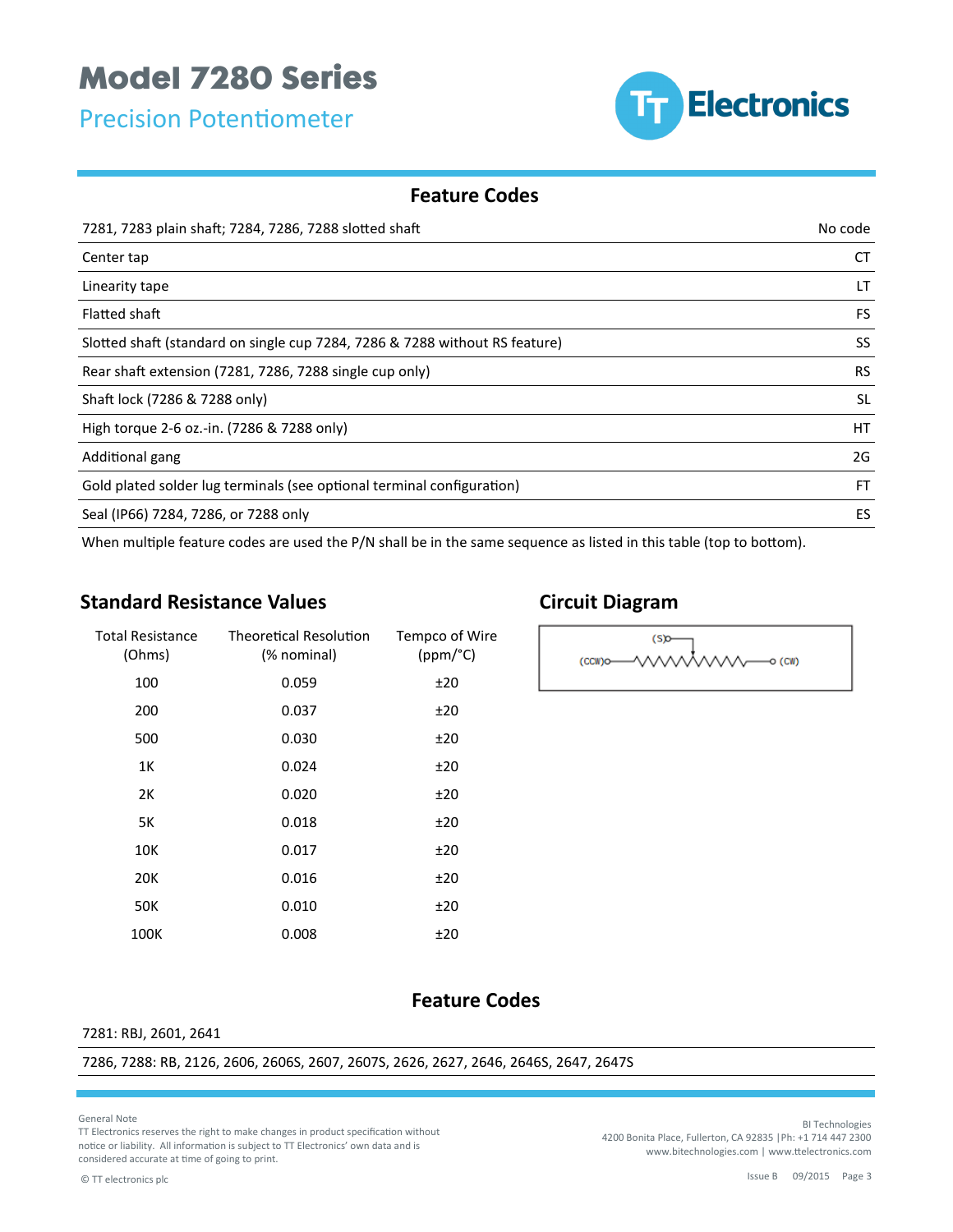Precision Potentiometer



#### **Outline Drawing**





General Note

TT Electronics reserves the right to make changes in product specification without notice or liability. All information is subject to TT Electronics' own data and is considered accurate at time of going to print.